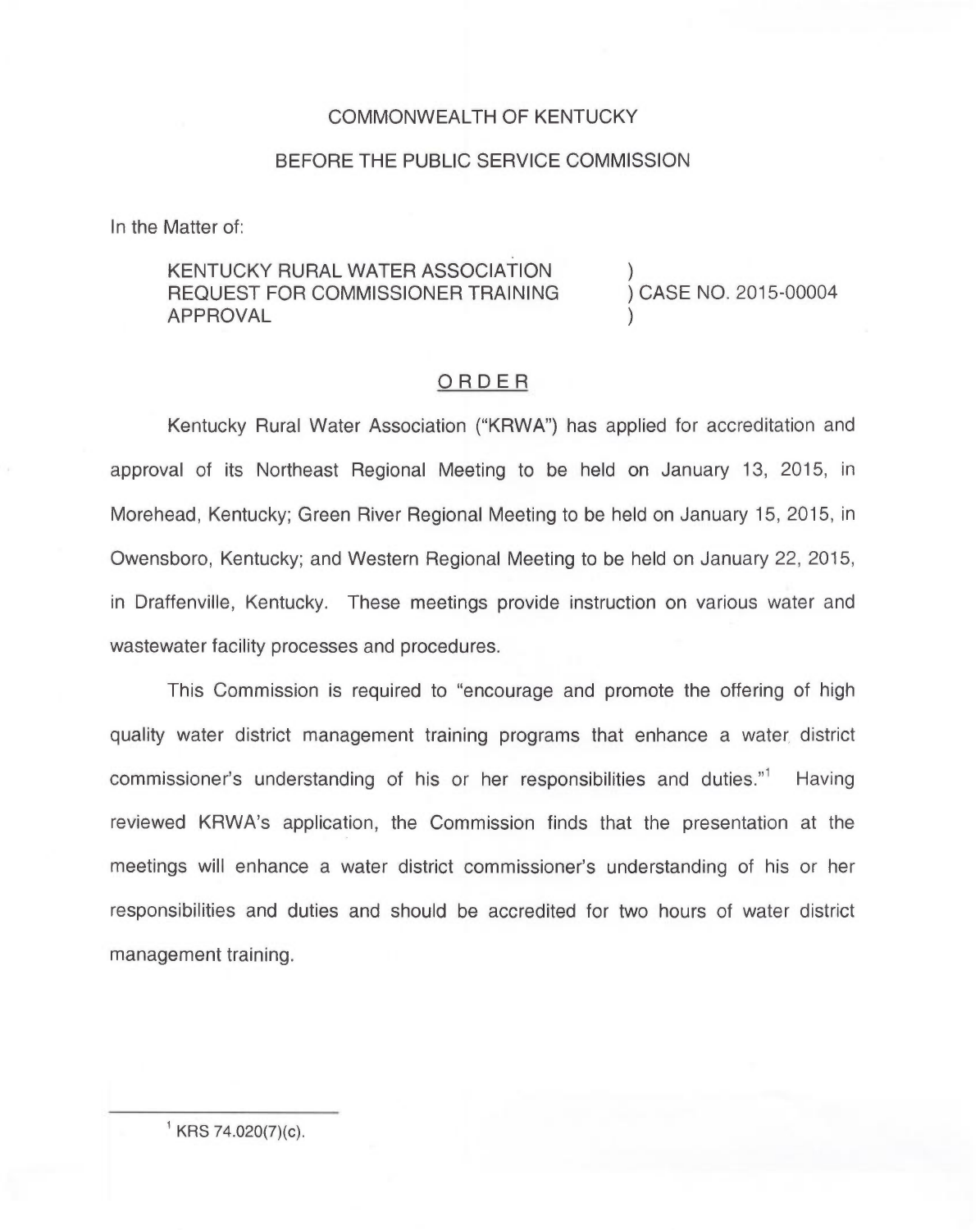IT IS THEREFORE ORDERED that:

1. The presentation at KRWA's Northeast Regional Meeting to be held on January 13, 2015, in Morehead, Kentucky, is accredited and approved for a maximum of two credit hours of water district management training.

2. The presentation at KRWA's Green River Regional Meeting to be held on January 15, 2015, in Owensboro, Kentucky, is accredited and approved for a maximum of two credit hours of water district management training.

3. The presentation at KRWA's Western Regional Meeting to be held on January 22, 2015, in Draffenville, Kentucky, is accredited and approved for a maximum of two credit hours of water district management training.

4. KRWA shall retain a record of all water district commissioners attending the accredited and approved presentations.

5. No later than 30 days after each regional meeting, KRWA shall file with the Commission:

a. <sup>A</sup> sworn statement attesting that the accredited instruction was performed:

b. <sup>A</sup> description of any changes in the presenters or the proposed curriculum that occurred after KRWA's application;

c. The name of each attending water district commissioner, his or her water district, and the number of hours that he or she attended; and

d. <sup>A</sup> copy of any written material given to water commissioners attending the presentations.

-2- Case No. 2015-00004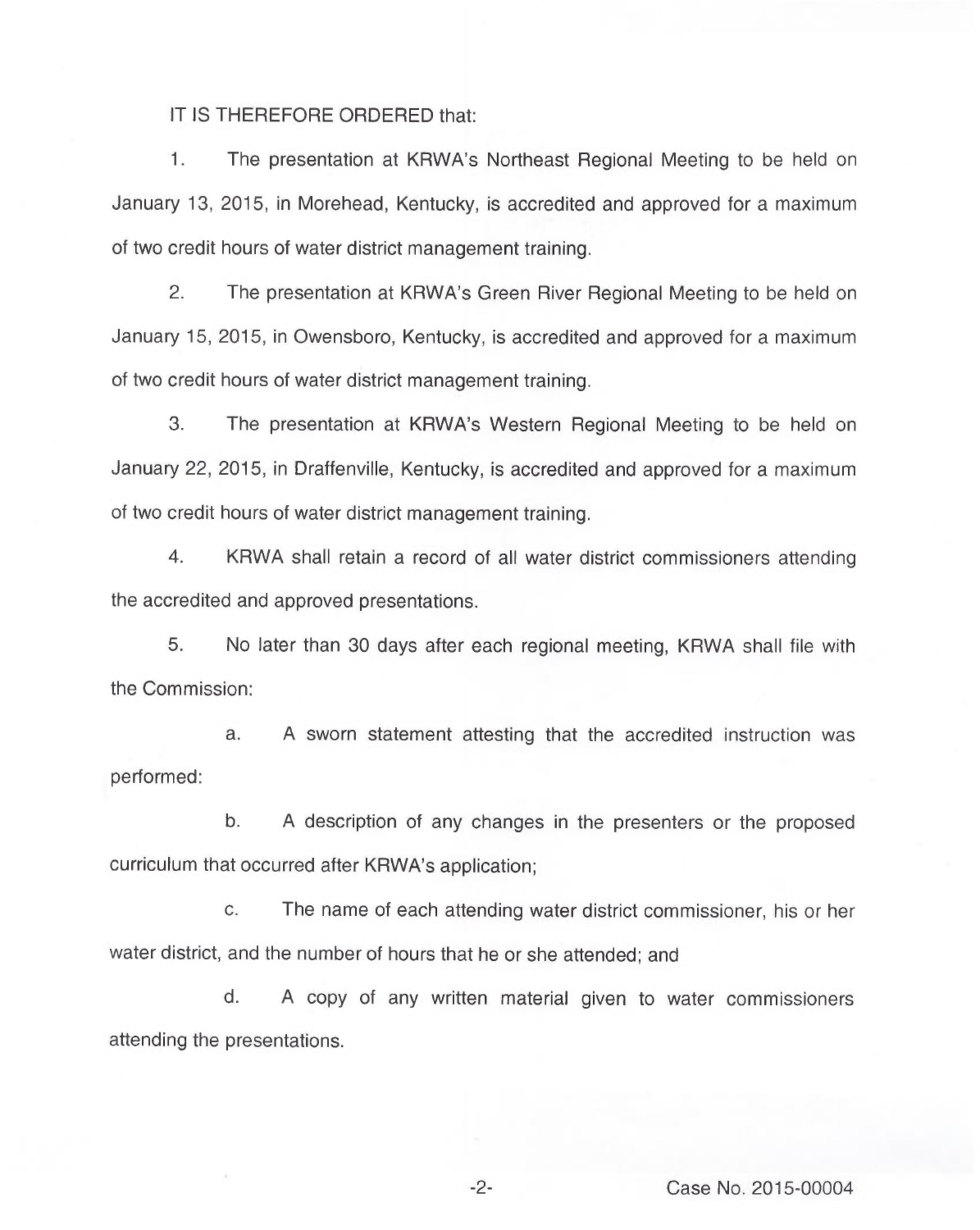By the Commission  $\overline{\mathbf{A}}$ **ENTERED JAN 2 0 2015** KENTUCKY PUBLIC<br>SERVICE COMMISSION

ATTEST Executive Director

Case No. 2015-00004